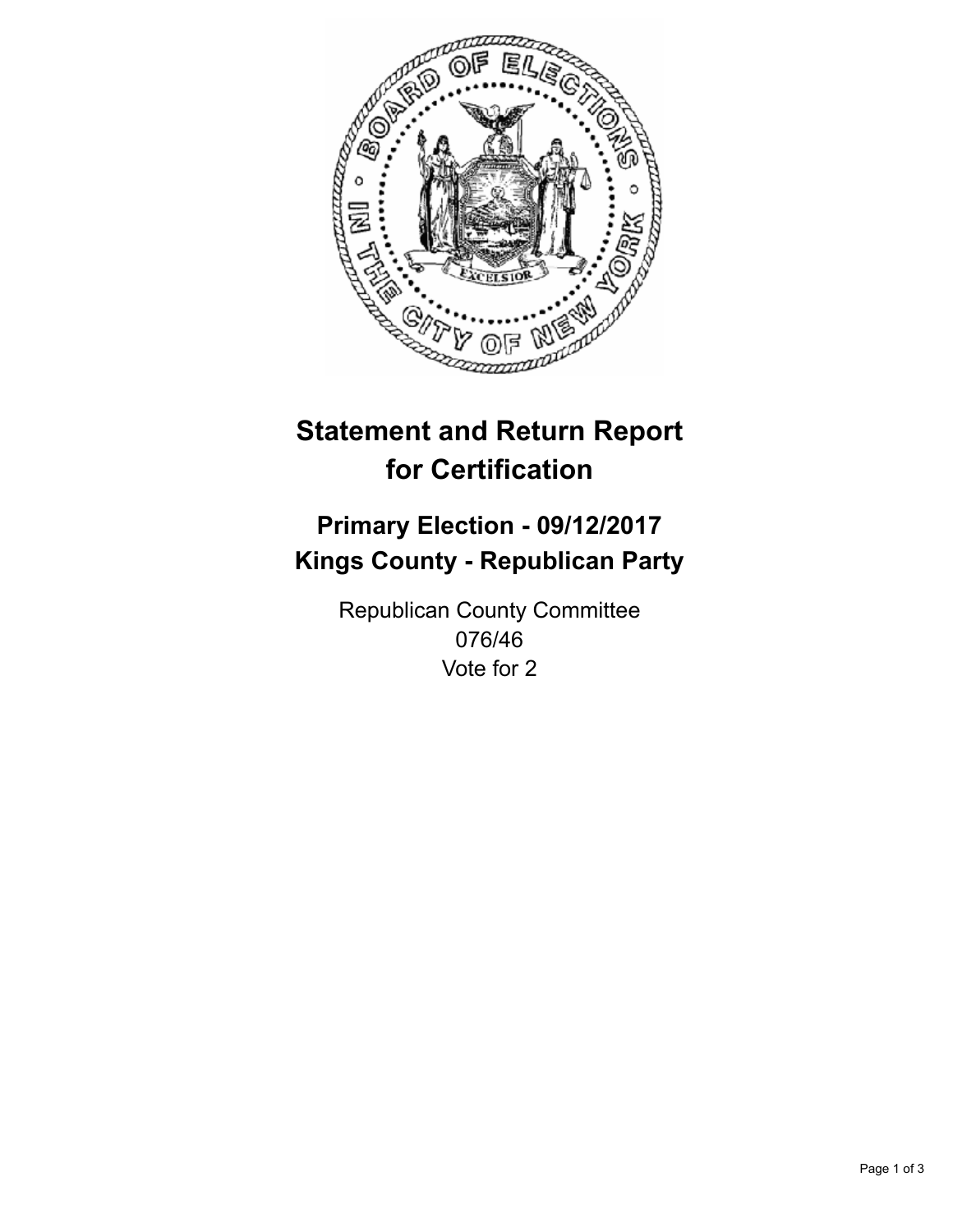

## **Assembly District 46**

| <b>PUBLIC COUNTER</b>                                    | 46 |
|----------------------------------------------------------|----|
| <b>MANUALLY COUNTED EMERGENCY</b>                        | 0  |
| ABSENTEE / MILITARY                                      | 3  |
| <b>AFFIDAVIT</b>                                         | 0  |
| <b>Total Ballots</b>                                     | 49 |
| Less - Inapplicable Federal/Special Presidential Ballots | 0  |
| <b>Total Applicable Ballots</b>                          | 49 |
| <b>MICHAEL B. TRACEY</b>                                 | 22 |
| <b>DENISE LABELLA</b>                                    | 27 |
| <b>JOANNE MORALE</b>                                     | 10 |
| <b>Total Votes</b>                                       | 59 |
| Unrecorded                                               | 39 |